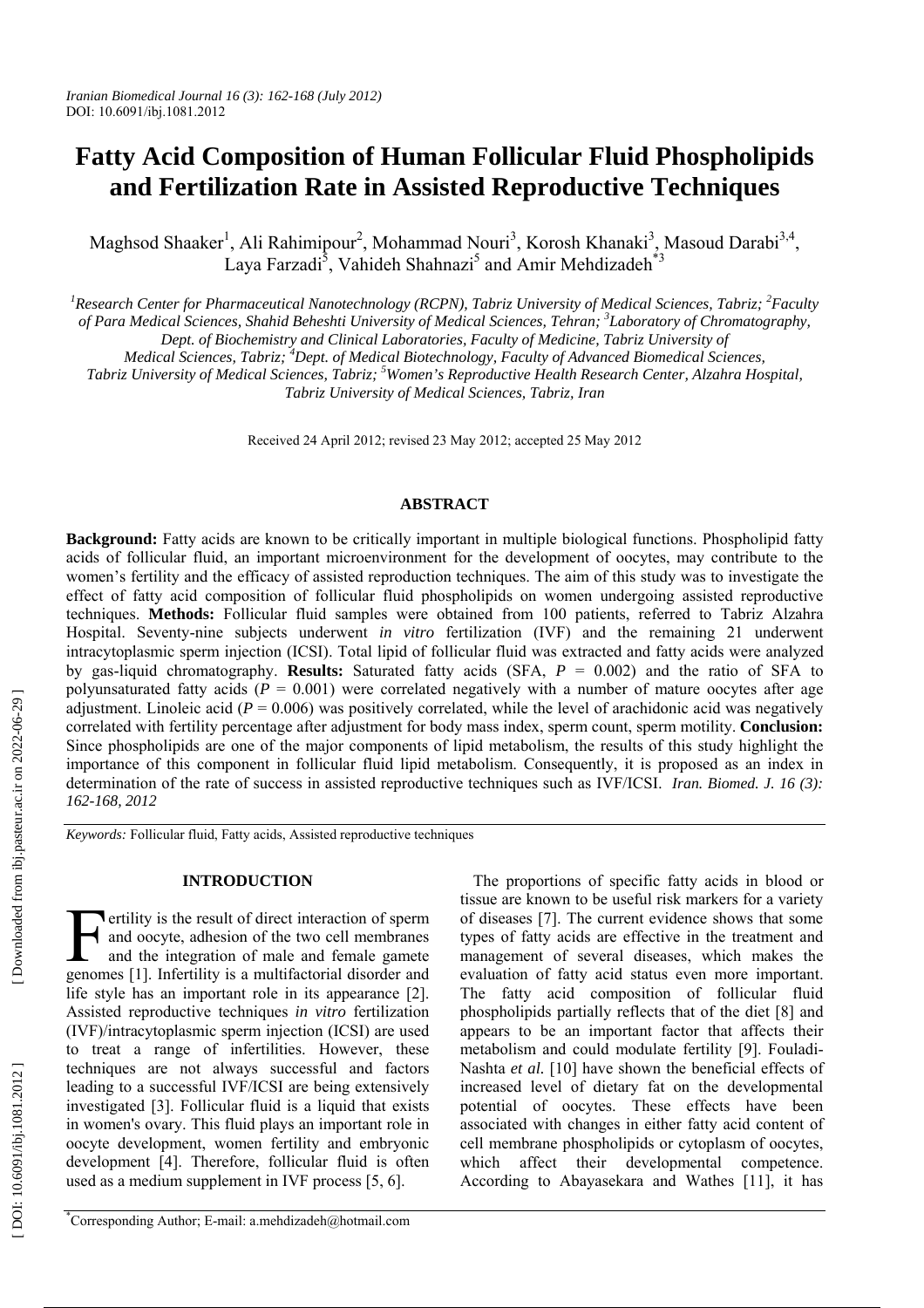been shown that alteration in dietary polyunsaturated fatty acids (PUFA) can change the content of PUFA in cell membrane and prostaglandin synthesis that affect the fertility. On the other hand, Mattos *et al.* [12] have found that prostaglandins, biologically active derivatives of PUFA, are important mediators in the ovulation. The proportions of saturated fatty acids (SFA) in oocytes and granulose cells have been found to be greater in summer and the percentages of monounsaturated fatty acids (MUFA) and PUFA in oocytes and granulosa cells found to be greater during the winter [13]. These changes have been correlated with dietary fatty acids and also low fertility of dairy cows during the summer [14].

We have recently shown that the level of cholesteryl ester transfer protein, a glycoprotein that mediates the neutral lipid transfer in follicular fluid, was correlated positively with the maturity and the percentage of oocyte fertilization [15]. These findings are consistent with the hypothesis that lipid content of follicular fluid influences its biological properties and consequently its efficacy in IVF/ICSI. Despite the evidences demonstrating the potential of fatty acids in human fertility, there are no direct results showing relationship between follicular fluid fatty acid composition and reproductive medicine. In the present study by employing gas-liquid chromatography technique, the correlation of follicular fluid fatty acid composition with fertility status was investigated in IVF/ICSI patients.

# **MATERIALS AND METHODS**

*Patients.* A total of 100 patients were selected and referred to Tabriz Alzahra Hospital (Tabriz, Iran) in 2007-2009. All participants received a screening history, physical examination, measurements of serum hormone levels and blood counts, as previously reported by us [15]. Seventy-nine patients underwent IVF and the remaining 21 underwent ICSI. The subjects' body mass index (BMI) was calculated as measured weight divided by the square of measured height (kg/m<sup>2</sup>). The mean age of subjects was 31.7  $\pm$ 5.46 years with no evidence of any disease. Healthy husband with no smoking habit were defined as including criteria. Uterus abnormalities, positive history of endocrine disease and inflammatory disorders such as thyroid and adrenal disorders, immune system defect and sexual hormones disorders were considered as exclusion criteria in this study.

*Oocyte retrieval.* Ovarian stimulation was achieved with a gonadotropin-releasing hormone agonist (Sereno, Switzerland)/follicle-stimulating hormone (FSH)-long down-regulation protocol [15]. Daily

subcutaneous injection of 0.1 mg gonadotropinreleasing hormone analog was started at the  $21<sup>th</sup>$  day of cycle. Controlled ovarian stimulation was started with recombinant human rFSH (Sereno, Switzerland) at the third day of menstrual cycle. The daily rFSH dose ranged between 150 and 300 IU, depending on BMI, age of the women, and the anticipated ovarian response. Dose adjustment was carried out according to follicular development and serum estradiol levels. Intramuscular hCG (1,000 IU, Choriomon, Meizler, Brazil) was administered when sonography revealed the average diameter of 3 preovulatory follicles had approached 18-20 mm. Oocyte retrieval was performed 36 h after hCG administration by vaginal ultrasoundguided puncture of the ovarian follicles. The collected oocytes were incubated with  $5\%$  CO<sub>2</sub> at  $37^{\circ}$ C for 3-4 hours, and then were used for IVF and ICSI. Follicular fluid was collected in a sterile tube, centrifuged at 500  $\times$ g for 5 min and kept frozen at -70 $\degree$ C until analysis. Oocytes with sporadic cumulus oophorus and zona pellucida and also a clear ooplasm were selected for insemination. The swim-up was used to prepare sperm for IVF [16]. Oocytes were inseminated with 250,000 sperm per oocytes in the IVF technique. In the ICSI group, a single motile sperm was injected into oocytes. After 24 h, oocytes were separated from surrounding granulosa cells. A maximum of three embryos were transferred at 4-8 cell stages after 48 h under ultrasound guidance. Clinical pregnancy was assessed by β-hCG test, 14 days after embryo transfer. Proportion of the oocytes with 2 pronuclei was estimated as fertilization rate. This project was approved by the Ethics Committee of Tabriz University of Medical Sciences. Before sampling, a written consent was received from the studied subjects.

*Laboratory measurements.* Fatty acid extraction from follicular fluid phospholipids was performed in three steps. At the first step total lipids were extracted from follicular fluid by Bligh and Dyer method [17]. At the second step, phospholipids were separated by thin layer chromatography using a silica gel plate and an organic solvent containing hexan/diethylether /glacial acetic acid (70:30:1). Phospholipids in this solvent system remained at the origin. At the third step, phospholipid fraction was scraped into glass tubes and extracted with chloroform:methanol solution. Then, fatty acids from phospholipids were derived by a direct transesterification method and analyzed by gas-liquid chromatography using a Buck Scientific model 610 gas chromatograph [18]. Fatty acid methyl ester derivatives formed from the isolated phospholipid fraction were separated on a TR-CN100 capillary column ( $60 \times 0.25$ ) mm). Tridecanoic acid (13:0) was used as an internal standard.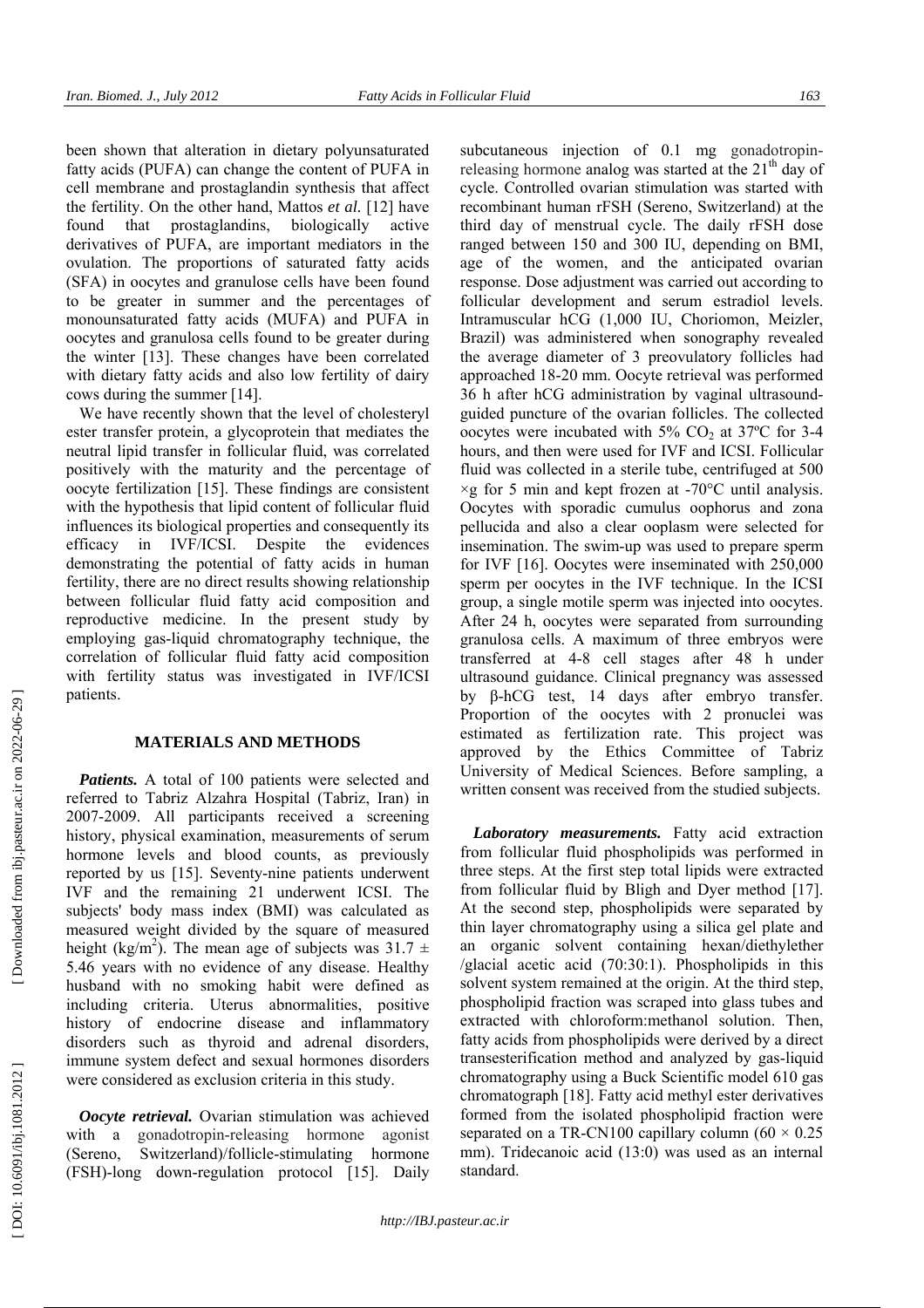| 164                                                                                                                                                                                                                                                                                | Sha                        |
|------------------------------------------------------------------------------------------------------------------------------------------------------------------------------------------------------------------------------------------------------------------------------------|----------------------------|
|                                                                                                                                                                                                                                                                                    |                            |
| Table 1. Patients' clinical characteristics, biochemical profile<br>of follicular fluid and semen parameters of husbands.                                                                                                                                                          |                            |
| Age (years)                                                                                                                                                                                                                                                                        | $31.71 \pm 5.46$ (21-30)   |
| Body mass index $(kg/m2)$                                                                                                                                                                                                                                                          | $25.52 \pm 3.13$ (20-34)   |
| <b>IVF</b> parameters<br>Mature oocytes                                                                                                                                                                                                                                            | $8.57 \pm 4.19(1-19)$      |
| Fertilized oocytes                                                                                                                                                                                                                                                                 | $5.00 \pm 3.00$ (0-13)     |
| Pregnancy (%)                                                                                                                                                                                                                                                                      | 24                         |
| Semen characteristics<br>Sperm count $(10^6$ /ml)                                                                                                                                                                                                                                  | $59.51 \pm 30.34 (28-120)$ |
| Sperm mobility (%)                                                                                                                                                                                                                                                                 | $66.17 \pm 18.40$ (10-90)  |
| Values are expressed as mean $\pm$ SD or percent (ranges in                                                                                                                                                                                                                        |                            |
| parenthesis)                                                                                                                                                                                                                                                                       |                            |
| <i>Statistical analysis.</i> Values are presented as mean $\pm$                                                                                                                                                                                                                    |                            |
| SD. The one way ANOVA with Tukey's post hoc                                                                                                                                                                                                                                        |                            |
| pairwise comparison and multivariate analysis of                                                                                                                                                                                                                                   |                            |
| variance and student's <i>t</i> -test were used for comparing                                                                                                                                                                                                                      |                            |
| means and ratios in different groups. $P$ values of <0.05<br>were considered statistically significant. Analysis was                                                                                                                                                               |                            |
| carried out using SPSS 11.5 statistical software.                                                                                                                                                                                                                                  |                            |
|                                                                                                                                                                                                                                                                                    |                            |
| <b>RESULTS</b>                                                                                                                                                                                                                                                                     |                            |
| General characteristics, husband spermogram and<br>follicular fluid parameters have been shown in Table<br>1. The average number of mature oocytes and of<br>fertilized oocytes were about $8.57 \pm 4.19$ and $5.0 \pm 3.0$ ,<br>respectively. The percentage of pregnancy in the |                            |
| 15.888                                                                                                                                                                                                                                                                             |                            |
|                                                                                                                                                                                                                                                                                    |                            |
|                                                                                                                                                                                                                                                                                    |                            |
|                                                                                                                                                                                                                                                                                    |                            |
|                                                                                                                                                                                                                                                                                    |                            |
|                                                                                                                                                                                                                                                                                    | $\Theta$ Oleate 18.083     |
|                                                                                                                                                                                                                                                                                    |                            |
|                                                                                                                                                                                                                                                                                    |                            |
|                                                                                                                                                                                                                                                                                    |                            |
|                                                                                                                                                                                                                                                                                    |                            |
|                                                                                                                                                                                                                                                                                    |                            |
|                                                                                                                                                                                                                                                                                    |                            |
|                                                                                                                                                                                                                                                                                    |                            |
|                                                                                                                                                                                                                                                                                    |                            |
| → Myristate 7.880                                                                                                                                                                                                                                                                  |                            |
|                                                                                                                                                                                                                                                                                    |                            |
| $-0.419$                                                                                                                                                                                                                                                                           |                            |
| Fig. 1. Capillary gas chromatogram of fatty acid methyl esters                                                                                                                                                                                                                     |                            |
| derivatives formed from the isolated phospholipid fraction were s<br>acids are well resolved. The analysis was completed in 50 minute                                                                                                                                              |                            |

Table 1. Patients' clinical characteristics, biochemical profile of follicular fluid and semen parameters of husbands.

#### **RES U ULTS**

studied population was 24%. The age of pa inversely associated with the number of matu  $(r = -0.21, P = 0.04).$ 

Ten types of fatty acids were ide n quantified. Palmitic acid (16:0) was t phospholipid fatty acid in the follicular flui phospholipid fatty acid in the follicular flu<br>To investigate the correlation of fatty<br>phospholipids in follicular fluid and the phospholipids in follicular fluid and the n mature oocytes in IVF and ICSI groups, pat mature oocytes in I<br>classified into diffe of mature oocytes (IMO), based on the n mature oocytes at retrieval (IMO-I,  $>5$ ; IM and IMO-III,  $<10$ ). Mean amounts of stearic and IMO-III, <10). Mean amounts of stearic 0.03), SFA  $(P = 0.001)$  and the ratio o unsaturated PUFA  $(P = 0.002)$  were related negatively and arachidonic acid ( $P = 0.04$ ) and PUFA ( $P = 0.007$ )<br>were correlated positively with mature oocyte number<br>after adjustment for age (Table 2).<br>Correlation between fertilization rate and fatty acid were correlated positively with mature oocy were correlated positively with after adjustment for age (Table 2) ferent groups according to<br>
es (IMO), based on the 1 *Iran. Biomed. J., July 2012*<br>
The age of patients was<br>
umber of mature oocytes<br>
were identified and<br>
16:0) was the major<br>
follicular fluid (Fig. 1).<br>
In of fatty acids and<br>
id and the number of<br>
SI groups, patients were<br> acids and<br>number of<br>tients were<br>o the index<br>number of<br>MO-II, 6-9<br>ic acid (*P* =<br>of SFA to

ter adjustment for age (Table 2).<br>Correlation between fertilization rate and profile in follicular fluid phospholipids in<br>was analyzed according to Table 3. Pat was analyzed according to T classified into groups according to the index profile in follicular fluid phospholipids in IVF group<br>was analyzed according to Table 3. Patients were<br>classified into groups according to the index of fertility<br>(IFR) based on the percentage of fertilized ratio oocytes at retrieval (IFR-I, >50%; IFR-II, 51-69% and IFR-III,  $\langle 70\% \rangle$ . The mean amounts of linoleic acid (*P*  $= 0.006$ ) and arachidonic acid ( $P = 0.049$ ) were different in the studied groups so that linoleic acid relation to FR was positive and arachidonic acid was negative, which was strengthened after age adjustment. different in the studied groups so that lin relation to FR was positive and arachidonic negative, which was strengthened after age a



Fig. 1. Capillary gas chromatogram of fatty acid methyl esters of phospholipids isolated from follicular fl Fig. 1. Capillary gas chromatogram of fatty acid methyl esters of phospholipids isolated from follicular fluid. Fatty acid methyl ester derivatives formed from the isolated phospholipid fraction were separated on a TR-CN1 acids are well resolved. The analysis was compl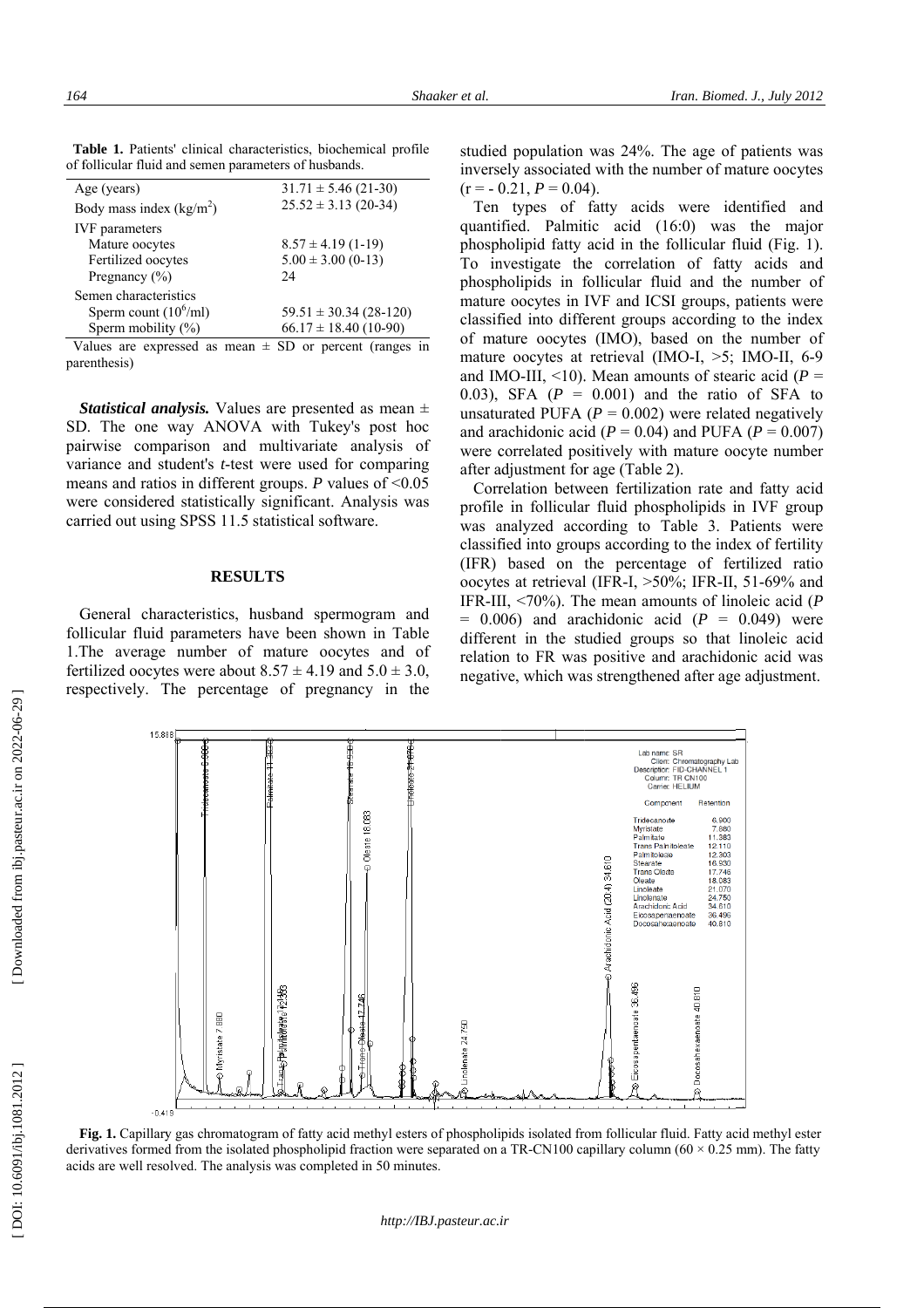| <b>IMO</b>                      | $IMO-I$<br>$(n = 35)$       | $IMO-II$<br>$(n = 28)$ | <b>IMO-III</b><br>$(n = 37)$ | $\boldsymbol{P}$ | $P^*$  |
|---------------------------------|-----------------------------|------------------------|------------------------------|------------------|--------|
| 16:0 (palmitic acid)            | $28.35 \pm 1.77^{\circ}$    | $27.76 \pm 1.22^{a,b}$ | $27.45 \pm 1.34^b$           | 0.042            | 0.09   |
| 16:1 (palmitoleic acid)         | $2.17 \pm 0.72$             | $2.24 \pm 0.68$        | $2.27 \pm 0.60$              | 0.84             | 0.77   |
| 18:0 (stearic acid)             | $11.43 \pm 1.41^{\circ}$    | $10.81 \pm 1.54^b$     | $10.41 \pm 1.21^b$           | 0.01             | 0.03   |
| 18:1tn-9 (trans oleic acid)     | $1.39 \pm 0.58$             | $1.62 \pm 0.87$        | $1.53 \pm 0.79$              | 0.47             | 0.48   |
| $18:1n-9$ (oleic acid)          | $15.94 \pm 1.22$            | $15.75 \pm 3.24$       | $16.52 \pm 1.53$             | 0.24             | 0.35   |
| 18:2n-6 (linoleic acid)         | $20.32 \pm 1.65$            | $20.34 \pm 1.60$       | $20.82 \pm 1.57$             | 0.31             | 0.45   |
| 18:3n-6 (linolenic acid)        | $0.33 \pm 0.72$             | $0.37 \pm 0.17$        | $0.38 \pm 0.20$              | 0.40             | 0.65   |
| 20:4n-6 (arachidonic acid)      | $5.78 \pm 0.99^{\rm a}$     | $6.08 \pm 0.79^{a,b}$  | $6.29 \pm 0.99^c$            | 0.09             | 0.04   |
| 20:5n-3 (eicosapentaenoic acid) | $0.24 \pm 0.09$             | $0.26 \pm 0.11$        | $0.26 \pm 0.11$              | 0.66             | 0.89   |
| 22:6n-3 (docosahexaenoic acid)  | $0.35 \pm 0.12$             | $0.34 \pm 0.14$        | $0.39 \pm 0.13$              | 0.13             | 0.24   |
| <b>SFA</b>                      | $39.77 \pm 2.22^{\text{a}}$ | $38.64 \pm 1.92^b$     | $37.83 \pm 1.77^{\circ}$     | < 0.01           | < 0.01 |
| <b>MUFA</b>                     | $18.12 \pm 1.34$            | $17.97 \pm 3.12$       | $18.82 \pm 1.65$             | 0.20             | 0.31   |
| <b>PUFA</b>                     | $26.97 \pm 1.46^a$          | $27.48 \pm 1.33^{a,b}$ | $28.12 \pm 1.67^b$           | 0.01             | < 0.01 |
| n-3 fatty acids                 | $0.92 \pm 0.23$             | $0.98 \pm 0.21$        | $1.05 \pm 0.28$              | 0.09             | 0.27   |
| <b>SFA/PUFA</b>                 | $1.48 \pm 0.14^a$           | $1.41 \pm 0.11^b$      | $1.35 \pm 0.11^c$            | < 0.01           | < 0.01 |
| $n-6$ : $n-3$                   | $30.73 \pm 9.52$            | $28.49 \pm 7.54$       | $27.82 \pm 8.15$             | 0.34             | 0.63   |

 **Table 2.** Fatty acid composition of follicular fluid phospholipids in patients undergoing IVF/ICS with different number of mature oocytes.

Values are % of total fatty acids, expressed as mean  $\pm$  SD. ANOVA and Tukey's tests were used. <sup>a, b, c</sup> Values with different superscripts on the same row are significantly different. IMO (index of mature oocytes; number of mature oocytes at retrieval) -I, < 5; -II, 6-9; -III, > 10. SFA/PUFA, saturated to polyunsaturated fatty acids. P\* adjusted for age. MUFA, monounsaturated fatty acids

We also compared the mean amounts of fatty acids in follicular fluid phospholipids between the two pregnant and non-pregnant groups (Table 4). Mean amounts of linolenic acid ( $P = 0.01$ ) and n-6 fatty acids ( $P = 0.01$ ) showed significant differences between groups with higher amounts in pregnant group. The ratio of n-6/n-3 ( $P = 0.02$ ) also indicated a significant difference between groups with a higher amount in non-pregnant group.

## **DISCUSSION**

Infertility is a multifactorial disorder and every malfunction in sperm and oocyte generation and development process will result in this phenomenon. This study was carried out to investigate the effective factors on women fertility rates and its aim was to study the relation between fatty acid composition of follicular fluid phospholipids with IVF/ICSI successful rate in different laboratory and clinical levels.

 **Table 3.** Fatty acid composition of follicular fluid phospholipids in patients undergoing IVF with different fertilization rates.

| <b>IFR</b>                      | IFR-I                    | <b>IFR-II</b>         | <b>IFR-III</b>                | P    | $P^*$  |
|---------------------------------|--------------------------|-----------------------|-------------------------------|------|--------|
|                                 | $(n = 24)$               | $(n = 26)$            | $(n = 24)$                    |      |        |
| 16:0 (palmitic acid)            | $27.92 \pm 1.74$         | $27.85 \pm 1.65$      | $27.97 \pm 1.62$              | 0.93 | 0.88   |
| 16:1 (palmitoleic acid)         | $2.36 \pm 0.65$          | $2.17 \pm 0.61$       | $2.01 \pm 0.54$               | 0.12 | 0.13   |
| 18:0 (stearic acid)             | $11.22 \pm 1.84$         | $10.55 \pm 1.16$      | $11.17 \pm 1.02$              | 0.14 | 0.15   |
| 18:1tn-9 (trans oleic acid)     | $1.65 \pm 0.64$          | $1.58 \pm 0.82$       | $1.21 \pm 0.75$               | 0.09 | 0.11   |
| $18:1n-9$ (oleic acid)          | $16.02 \pm 1.84$         | $16.10 \pm 1.65$      | $16.23 \pm 1.14$              | 0.84 | 0.92   |
| $18:2n-6$ (linoleic acid)       | $19.92 \pm 1.52^{\circ}$ | $20.82 \pm 1.40^b$    | $21.21 \pm 1.54$ <sup>c</sup> | 0.01 | < 0.01 |
| 18:3n-6 (linolenic acid)        | $0.38 \pm 0.21$          | $0.34 \pm 0.19$       | $0.37 \pm 0.20$               | 0.81 | 0.69   |
| 20:4n-6 (arachidonic acid)      | $6.13 \pm 0.60^a$        | $6.06 \pm 0.76^{a,b}$ | $5.85 \pm 0.60^b$             | 0.30 | 0.05   |
| 20:5n-3 (eicosapentaenoic acid) | $0.26 \pm 0.12$          | $0.23 \pm 0.11$       | $0.28 \pm 0.11$               | 0.24 | 0.13   |
| 22:6n-3 (docosahexaenoic acid)  | $0.36 \pm 0.11$          | $0.37 \pm 0.14$       | $0.32 \pm 0.14$               | 0.41 | 0.42   |
| <b>SFA</b>                      | $39.12 \pm 2.72$         | $38.24 \pm 1.94$      | $39.05 \pm 1.72$              | 0.30 | 0.67   |
| MUFA                            | $18.34 \pm 1.82$         | $18.37 \pm 1.62$      | $18.31 \pm 1.24$              | 0.97 | 0.81   |
| <b>PUFA</b>                     | $27.12 \pm 1.40$         | $27.82 \pm 1.21$      | $28.12 \pm 1.58$              | 0.01 | 0.13   |
| n-3 fatty acids                 | $0.98 \pm 0.26$          | $0.94 \pm 0.27$       | $1.01 \pm 0.21$               | 0.6  | 0.21   |
| <b>SFA/PUFA</b>                 | $1.45 \pm 0.16$          | $1.38 \pm 0.11$       | $1.39 \pm 0.11$               | 0.12 | 0.54   |
| $n-6$ : $n-3$                   | $28.22 \pm 7.94$         | $31.52 \pm 7.51$      | $27.85 \pm 8.12$              | 0.37 | 0.21   |

Values are % of total fatty acids, expressed as mean  $\pm$  SD. ANOVA and Tukey's tests were used.<sup>a, b</sup> Values with different superscripts on the same row are significantly different. IFR (index of fertilization rate, number of fertilized oocytes/number of mature oocytes × 100) –I, < 50%; -II, 51-69%; -III, > 70%. SFA/PUFA, saturated to polyunsaturated fatty acids. *P*\* adjusted for age. MUFA, monounsaturated fatty acids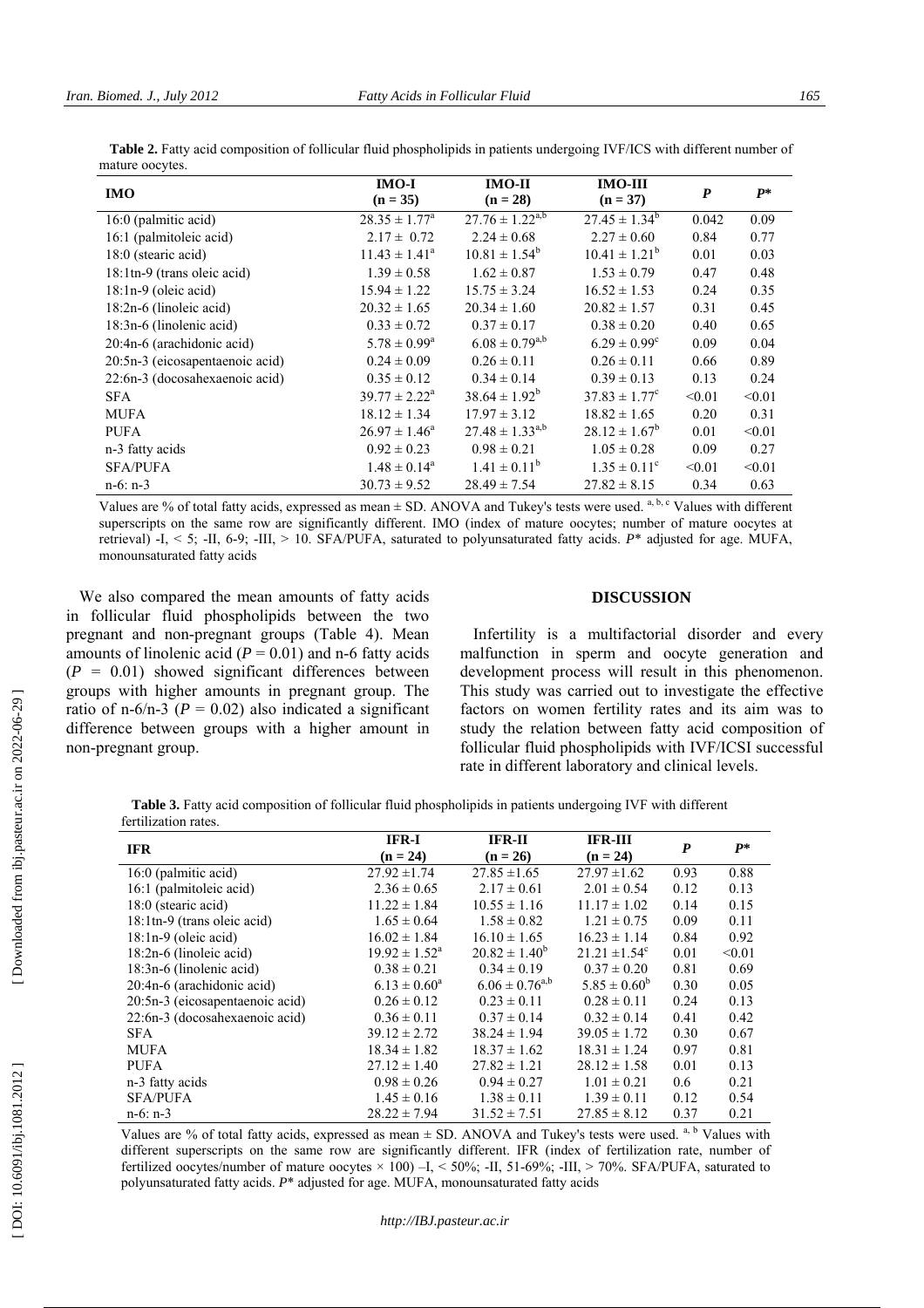| <b>Pregnancy</b>                        | Non-pregnant<br>$(n = 76)$ | <b>Pregnant</b><br>$(n = 24)$ | $\boldsymbol{P}$ |
|-----------------------------------------|----------------------------|-------------------------------|------------------|
| 16:0 (palmitic acid)                    | $27.92 \pm 1.64$           | $27.82 \pm 1.52$              | 0.96             |
| 16:1 (palmitoleic acid)                 | $2.34 \pm 0.66$            | $2.20 \pm 0.69$               | 0.84             |
| 18:0 (stearic acid)                     | $10.82 \pm 1.54$           | $10.97 \pm 1.15$              | 0.77             |
| $18:1 \text{th} - 9$ (trans oleic acid) | $1.56 \pm 0.78$            | $1.33 \pm 0.63$               | 0.18             |
| $18:1n-9$ (oleic acid)                  | $16.02 \pm 2.23$           | $16.24 \pm 1.62$              | 0.71             |
| 18:2n-6 (linoleic acid)                 | $20.42 \pm 1.57$           | $20.6 \pm 1.89$               | 0.56             |
| 18:3n-6 (linolenic acid)                | $0.33 \pm 0.16$            | $0.46 \pm 0.19$               | 0.01             |
| 20:4n-6 (arachidonic acid)              | $6.15 \pm 0.97$            | $5.78 \pm 0.86$               | 0.10             |
| 20:5n-3 (eicosapentaenoic acid)         | $0.25 \pm 0.10$            | $0.26 \pm 0.11$               | 0.76             |
| 22:6n-3 (docosahexaenoic acid)          | $0.36 \pm 0.13$            | $0.37 \pm 0.14$               | 0.80             |
| <b>SFA</b>                              | $38.72 \pm 2.34$           | $38.70 \pm 1.96$              | 0.87             |
| <b>MUFA</b>                             | $18.22 \pm 2.32$           | $18.41 \pm 1.52$              | 0.76             |
| <b>PUFA</b>                             | $27.52 \pm 1.45$           | $27.5 \pm 1.80$               | 0.99             |
| n-3 fatty acids                         | $0.94 \pm 0.24$            | $1.05 \pm 0.23$               | 0.01             |
| <b>SFA/PUFA</b>                         | $1.41 \pm 0.13$            | $1.42 \pm 0.14$               | 0.86             |
| $n-6$ : $n-3$                           | $30.24 \pm 8.43$           | $25.56 \pm 8.02$              | 0.02             |

 **Table 4.** Fatty acid composition of follicular fluid phospholipids in pregnant and non-pregnant patients undergoing assisted reproductive techniques.

Values are % of total fatty acids, expressed as mean ± SD. *t*-test was used. Biochemical pregnancy was assessed by β-hCG test 14 days after embryo transfer. SFA, saturated fatty acids; MUFA, monounsaturated fatty acids; PUFA, polyunsaturated fatty acids.

According to our results in this study, which was in agreement with previous studies [19], the age of individuals had an inverse correlation with number of mature oocytes. Patients with infertility problems are likely to require long-term follow up. Regarding this fact, these individuals are generally over the age of 30 [19]. The selected population with the average age of 31 was younger in this study than that in the previous study [19]. Therefore, the age effect probably would be less on the intended factors.

In this study, the ratio of fertilized oocytes to mature oocytes and also pregnancy occurrence in studied population was lower compared to previous studies on the population of other countries [6, 19]. As we discussed previously [20], these could be attributed to higher negative effects of environmental factors, such as nutrition and life style in the studied population.

In previous studies, the fatty acid content of oocytes has been implicated in oocyte growth and differentiation [10, 21]. Since fatty acid composition of follicular fluid phospholipids is influenced by nutrition and individual metabolic condition, it is counted as an important index for the study of the effects of fatty acids on the rate of fertility. On the other hand, the oocyte membrane fluidity is dependent on the fatty acid composition of phospholipids, which can influence the quality of sperm acrosome reaction [22].

According to our results, SFA-like palmitic acid and stearic acid had negative correlation with the number of mature oocytes. In the studies carried out on domestic animals such as dairy cattle, it has been proven that the change in fatty acid composition of

follicular fluid has a correlation with the maturity of the oocytes. In Zeron *et al.* [13] studies, it was shown that fatty acid composition of phospholipids undergoes seasonal changes so that the ratio of SFA is higher in summer whereas MUFA and PUFA have a higher percentage in follicular fluid and granulosa cells during winter. The reduction of PUFA in summer was related with that of embryo growth and the fertility in dairy cattle. In another study, it became clear that ewes treated with fish oil, a supplement rich in omega-3 fatty acid, had more follicles and oocytes, better quality oocytes, improved integrity of oocyte membranes, and an increased proportion of long-chain unsaturated fatty acids in plasma and cumulus cells [13]. The findings of our survey suggest that increase in polyunsaturated fatty acids to saturated ones in human follicular fluid phospholipids improves the maturity of oocytes and these oocytes have a higher efficiency, size and cell membrane integrity. This fact is probably because of the effects of the fatty acid composition on phospholipid metabolism. It has been shown that palmitic and stearic acid had inhibitory effects on the amount of fat stored in lipid droplets and a concomitant detrimental effect on oocyte developmental competence. Oleic acid, in contrast, had the opposite effect, causing an increase of lipid storage in lipid droplets and an improvement of oocyte developmental competence [23]. Consistent with our present findings, these results also suggested that the ratio of SFA and polyunsaturated fatty acid is relevant for maturity of oocytes. Oocytes are capable of incorporating fatty acids into their phospholipids; for metabolizing them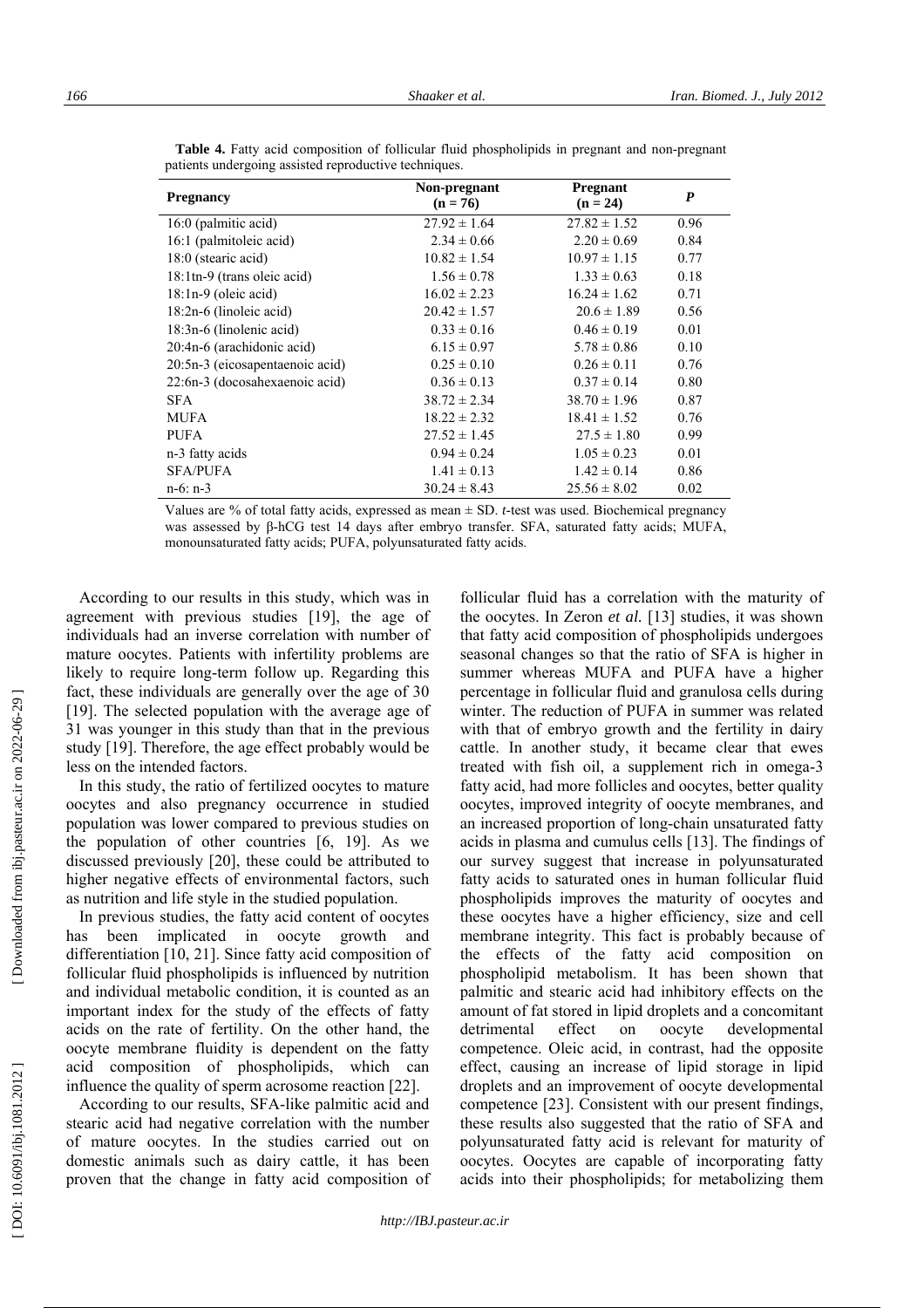or for using them in cellular membranes. Therefore, it is possible that the differential fatty acid exposure of oocytes through follicular fluid directly influences the oocyte and embryo quality and thus the fertilization rates [23].

Among the studied fatty acids, the amount of linoleic acid had the most effect on fertilization rate. This fatty acid is the precursor for synthesis of many active fatty acid metabolites such as prostaglandins [24]. On the other hand, the amount of arachidonic acid had an inverse correlation with fertilization rate. Since this fatty acid is used in the production of inflammatory mediators [25], it seems that its increase in the phospholipids content has a negative effect on fertility. This fatty acid had a positive correlation with the number of mature oocytes, which has potential benefits. Higher concentrations of linoleic acid and lower concentrations of arachidonic acid in dominant follicles have been reported [9]. These findings are in agreement with the fact that the oocyte maturation process and its fertility capability are independent from each other to some extent and maybe influenced by different factors [26].

According to the obtained results of our study, n-3 fatty acids unlike n-6 fatty acids had a positive correlation with the pregnancy. Since n-3 fatty acids are classified as essential fatty acid [27]. Therefore, their amounts in follicular fluid are mostly affected by diet. On the other hand, it seems that the zygote attachment to the uterus wall may also be affected by the fatty acid composition of zygote membrane. Overall, these findings indicate that fatty acids may play distinct roles at different stages of oocyte maturation and early embryo development.

Present study indicates that phospholipid fatty acid profile of follicular fluid has a very important role in the oocyte maturity process, fertilization rate and the success rate of IVF/ICSI. Since phospholipids are one of the major components of lipid metabolism, the results of this study highlight the importance of this component in follicular fluid lipid metabolism and it is consequently proposed as an index in determination of the rate of success in assisted reproductive techniques such as IVF/ICSI.

#### **ACKNOWLEDGMENTS**

This study was partially supported by grants from the Research Center for Pharmaceutical Nanotechnology (RCPN, grant number 89), Tabriz University of Medical Sciences.

## **REFERENCES**

- 1. Wassarman PM, Jovine L, Litscher ES, Qi H, Williams Z. Egg-sperm interactions at fertilization in mammals. *Eur J Obstet Gynecol Reprod Biol.2004 Jul;115 Suppl1:S57-60.*
- 2. Sharpe RM, Franks S. Environment, lifestyle and infertility--an inter-generational issue. *Nat Cell Biol.2002 Oct; 4 Suppl:s33-40.*
- 3. Ozmen B, Koutlaki N, Youssry M, Diedrich K, Al-Hasani S. DNA damage of human spermatozoa in assisted reproduction: origins, diagnosis, impacts and safety. *Reprod Biomed Online.2007 Mar;14(3):384-95*.
- 4. Revelli A, Delle PL, Casano S, Molinari E, Massobrio M, Rinaudo P. Follicular fluid content and oocyte quality: from single biochemical markers to metabolomics. *Reprod Biol Endocrinol. 2009 May;7:40.*
- 5. Tokumura A, Miyake M, Nishioka Y, Yamano S, Aono T, Fukuzawa K. Production of lysophosphatidic acids by lysophospholipase D in human follicular fluids of *in vitro* fertilization patients. *Biol Reprod.1999 Jul;61(1):195-9*.
- 6. Chi HJ, Kim DH, Koo JJ, Chang SS. The suitability and efficiency of human follicular fluid as a protein supplement in human *in vitro* fertilization programs. *Fertil Steril.1998 Nov;70(5):871-7*.
- 7. Simopoulos AP. The importance of the omega-6/omega-3 fatty acid ratio in cardiovascular disease and other chronic diseases. *Exp Biol Med (Maywood ).2008 Jun;233(6):674-88;Epub 2008 Apr 11*.
- 8. Fouladi-Nashta AA, Wonnacott KE, Gutierrez CG, Gong JG, Sinclair KD, Garnsworthy PC et al. Oocyte quality in lactating dairy cows fed on high levels of n-3 and n-6 fatty acids. *Reproduction.2009 Nov;138(5):771- 81;Epub 2009 Jul 24*.
- 9. Bender K, Walsh S, Evans AC, Fair T, Brennan L. Metabolite concentrations in follicular fluid may explain differences in fertility between heifers and lactating cows. *Reproduction.2010 Jun* ;*139 (6):1047-55;Epub 2010 Apr 12*.
- 10. Fouladi-Nashta AA, Gutierrez CG, Gong JG, Garnsworthy PC, Webb R. Impact of dietary fatty acids on oocyte quality and development in lactating dairy cows. *Biol Reprod.2007 Jul;77(1):9-17*.
- 11. Abayasekara DR, Wathes DC. Effects of altering dietary fatty acid composition on prostaglandin synthesis and fertility. *Prostaglandins Leukot Essent Fatty Acids.1999 Nov;61(5):275-87*.
- 12. Mattos R, Staples CR, Thatcher WW. Effects of dietary fatty acids on reproduction in ruminants. *Rev Reprod.2000 Jan;5(1):38-45*.
- 13. Zeron Y, Ocheretny A, Kedar O, Borochov A, Sklan D, Arav A. Seasonal changes in bovine fertility: relation to developmental competence of oocytes, membrane properties and fatty acid composition of follicles. *Reproduction.2001 Mar;121(3):447-54*.
- 14. Bilby TR, Block J, do Amaral BC, Sa Filho O, Silvestre FT, Hansen PJ et al. Effects of dietary unsaturated fatty acids on oocyte quality and follicular development in lactating dairy cows in summer. *J Dairy Sci.2006 Oct* **;***89(10):3891-903*.